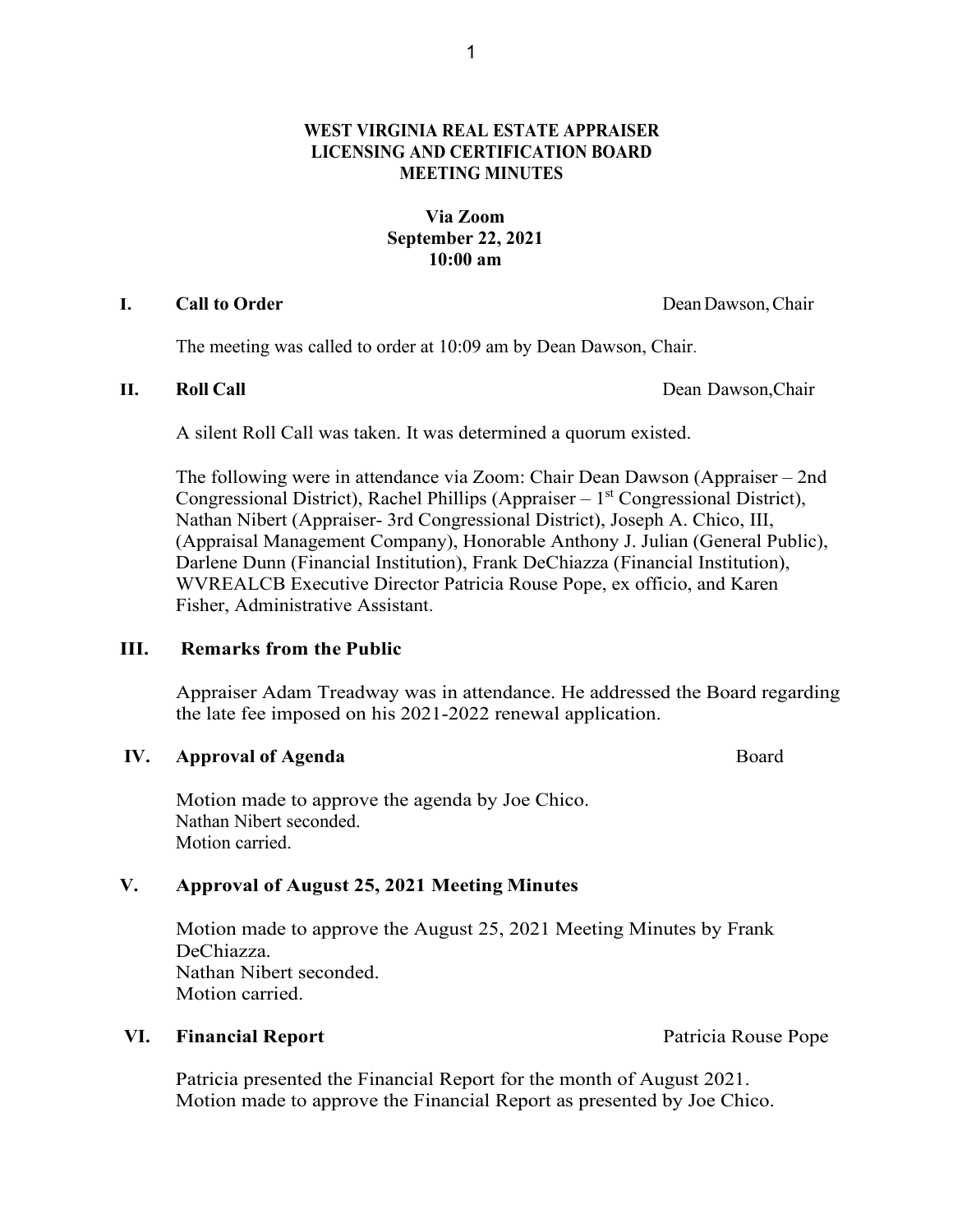Anthony Julian seconded. Motion approved.

## **VII. Executive Director's Report Patricia Rouse Pope**

Patricia called the Board's attention the following:

### 1. Late Fee Issue

Incorrect information about when the late fee kicks in was posted and sent to renewal applicants. It is not known who renewed based on the incorrect information (that the late fee is assessed on applications dated/received after September 30) or who renewed based on the correct information (that per 190CSR3, renewals are due 30 days prior to September 30 and the late fee will be assessed to renewal applications dated or received after August 31).

Because of the clerical error, the Board approved a resolution proposed by Darlene Dunn and seconded by Rachel Phillips to refund late fees. (NOTE: CSR3 was subsequently suspended and the expiration date of pending renewals not yet processed was extended to 10.31.2021. Late fee will be assessed only to renewal applications dated after 10.31.2021.)

### 2. Renewal Update

Karen and I have been dealing with WVOT on website issues almost daily. Some of the issues are the result of "user error" and need OT to assist in being resolved. Others are WVOT-created due to its lack of availability and expertise.

Renewals are completed up through last week and what is waiting to be picked up at the Treasury today. There are 56 applications pending with issues due to problems with the application on the part of the applicant.

3. New Administrative Assistant

A very suitable candidate was offered and accepted the position and starts on Monday, September  $27<sup>th</sup>$ .

### **VIII. Legal Counsel Report**

None.

## **IX. Committee Reports & Recommendations**

**A. Standards** Dean Dawson

Report of Recommendations of 9.15.2021 Meeting:

New Complaint(s) None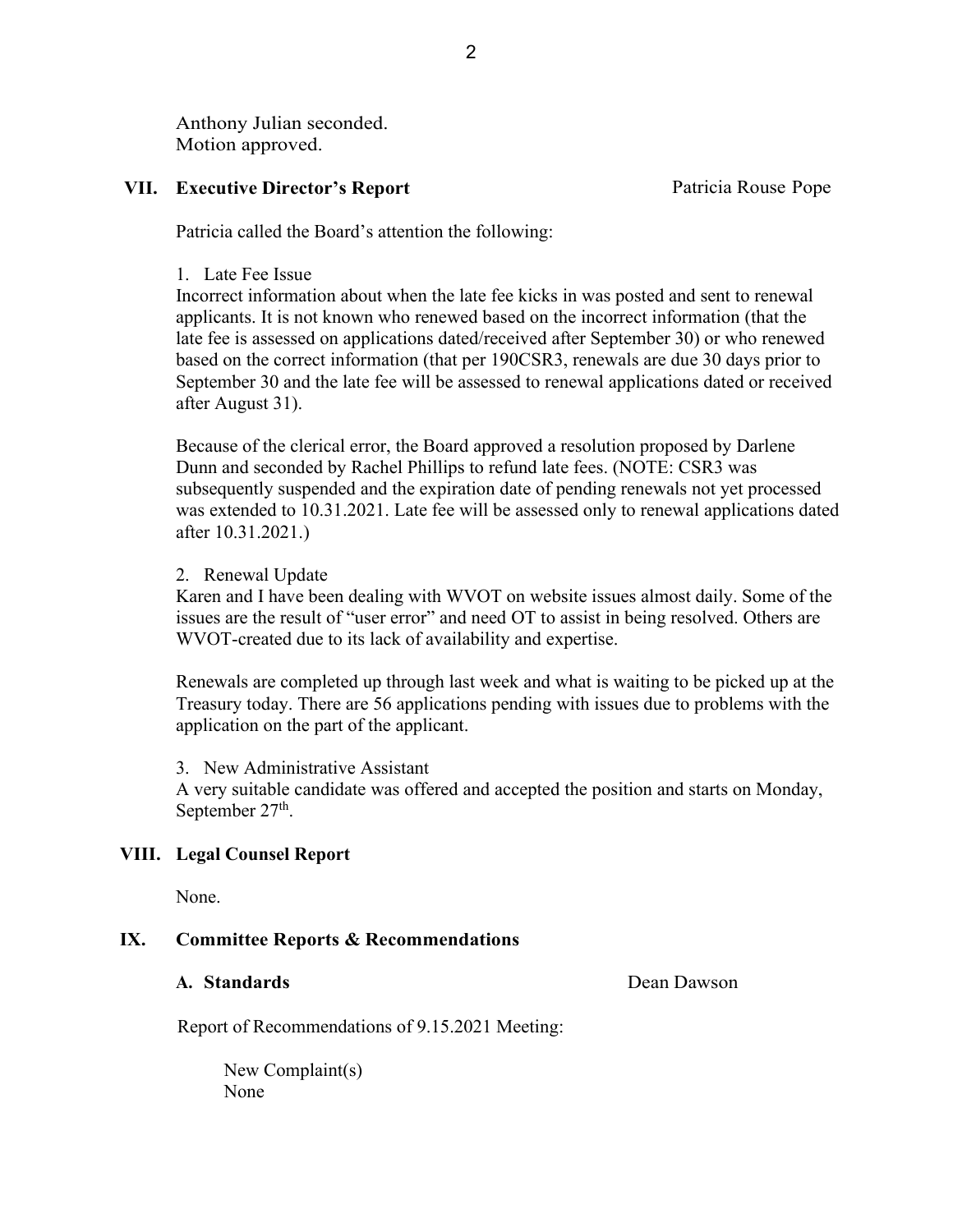New Allegation(s) A21-009 - Dismissed A21-010 – Elevated to a Complaint

Pending Allegation(s)

a. None

Pending complaint(s)

- a. S20-001-C
- b. S20-002-C
- c. S20-006-C 10.28.21 Hearing Date To Be Rescheduled
- d. S20-010-C
- e. S20-012-C
- f. S20-013-C
- g. S20-014-C Contact to confirm receipt of Consent Decree
- h. S21-001-C Consent Decree terms determined
- i. S21-002-C Being sent to outside reviewer
- j. S21-003-C
- k. S21-004-C
- l. S21-005 Being sent to outside reviewer
- m. Hybrid-related Appraisal

Motion made to accept the Standards Committee recommendations as presented by Dean Dawson. Joe Chico seconded.

Motion carried

### **B. Upgrades** Nathan Nibert, Chair

Report of recommendations of 9.15.2021 Meeting:

- a. U21-031-G Continued
- b. U21-030-L Continued
- c. U21-029-S Approved
- d. U21-027-S Denied
- e.  $U21-024-S -$ Continued
- f. U21-020-L Continued
- g. U21-032-L Denied
- h.  $U21-019-L Approved$
- i. U21-026-L Continued
- j. U21-021-S Continued
- k. U21-025-S 8.25.21 Board vote stands

Motion made to accept the Upgrades Committee recommendation by Nathan Nibert. Rachel Phillips seconded. Motion carried.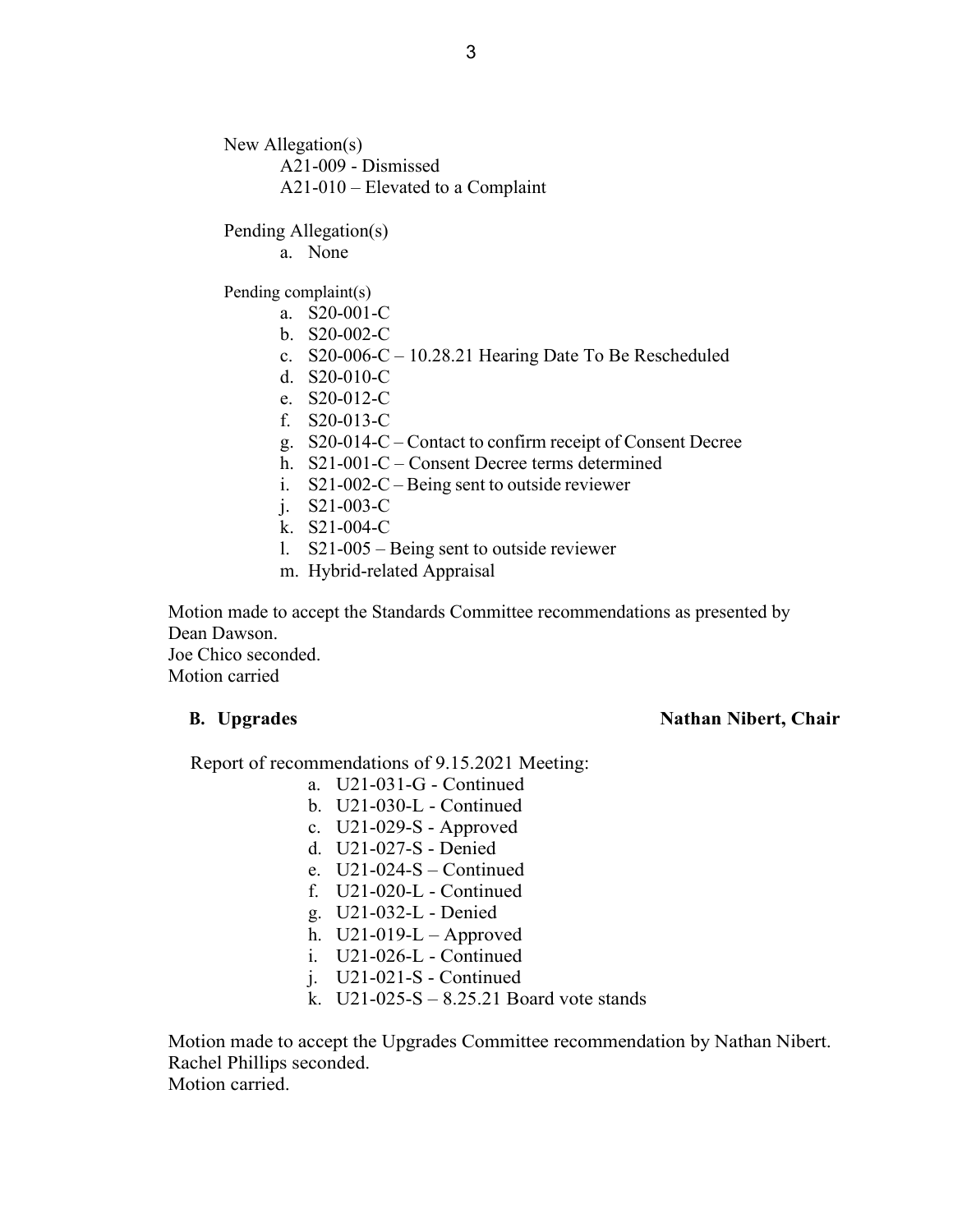# **C. Education Board**

Consideration of Approval of Education Courses for QE or CE.

- a. Appraiser (K.K.) Application for 14 hrs. CE approval for Stats, Graphs, and Data Science.
- b. ASFMRA Application for 8 hrs. CE for Appraising Rural Residential Properties.

Motion made to approve each course and number of hours applied for by Dean Dawson. Anthony Julian seconded.

Motion carried.

## **X. Open Business**

- A. Consideration of WVOT Website Issues & Researching Other Vendors Continued.
- B. Consideration of AMC/Appraisal Continued.
- C. Consideration of Zoom Protocol Continued.
- D. Consideration of In Person Meetings Continued due to on-going COVID-19 concerns.
- E. Consideration of McCune Matter Continued.

### **XI. New Business**

- A. Consideration of Draft Report and Transmittal Letter from Performance Evualation and Research Division (PERD) – Dean Dawson and Patricia Pope brought members up to date on the issue.
- B. Consideration of Practical Applications of Real Estate Appraisal (PAREA) Dean Dawson and Patricia Pope gave members an overview of the program. – Continued for future discussion and consideration.

### **XII. Remarks from the Board**

None

## **XIII. Adjournment**

Motion to made to adjourn by Anthony Julian. Dean Dawson seconded. Motion carried.

The Board meeting was adjourned at 11:47 a.m.

Upcoming Meetings/Events:

- WVREALCB meeting October 20, 2021
- Standards & Upgrades Committee meeting October 13, 2021